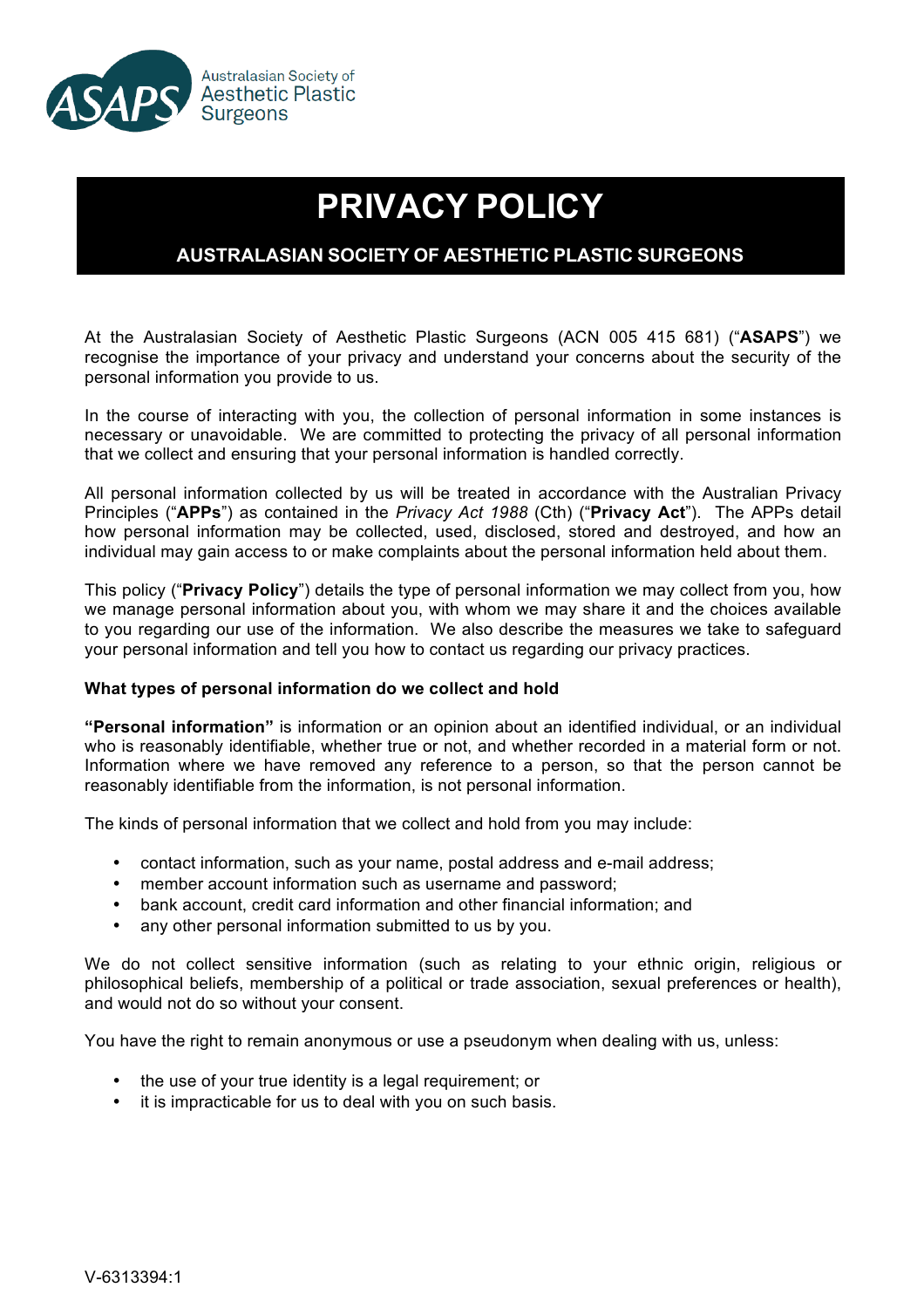## **How we collect and hold personal information**

We aim to collect personal information only directly from you, unless it is unreasonable or impracticable for us to do so. For example, we may collect personal information about you from:

- information you provide us when you make an enquiry;
- information you submit to us via our website; and
- information derived from other communications between us and you.

However, in some circumstances, it may be necessary for us to collect personal information through other lawful means such as from third parties or from a source of publicly available information.

If we receive personal information that we have not requested (unsolicited information) and we determine that we could not have collected that information under the APPs if we had requested it, then we will destroy or de-identify the information if it is lawful and reasonable to do so.

### **Purposes for which we collect, hold, use and disclose personal information**

We collect, hold, use and disclose personal information from you or about you where it is reasonably necessary for us in order to provide our services to you, to carry out our business functions or for such other purposes as specified at the time of collection, or for related purposes that you would reasonably expect.

Generally we will only use and disclose your personal information:

- to establish and maintain your relationship as a member of ASAPS;
- to provide you with such information as requested by you or to answer your enquiries;
- to provide you with information on our products and services; or
- to answer your enquiries.

We respect the privacy of your personal information and will take reasonable steps to keep it strictly confidential. We will only disclose personal information to third parties if it is necessary for the primary purpose of collecting the information, or for a related secondary purpose that could be reasonably expected. Where such a disclosure is necessary, we will require that the third party undertake to treat the personal information in accordance with the APPs.

If may be necessary for us to disclose personal information to overseas recipients from time-to-time. However, we will protect that information as described in this Privacy Policy and in accordance with the Privacy Act. We will also require that any overseas recipient undertakes to treat the personal information in accordance with the APPs.

Otherwise, we will only disclose your personal information to third parties without your consent if the disclosure is:

- necessary to protect or enforce our legal rights or interests or to defend any claims;
- necessary to prevent or lessen a serious threat to a person's health or safety;
- required or authorised by law; or
- permitted by another exception in the Privacy Act.

Where we wish to use or disclose your personal information for other purposes, we will obtain your consent.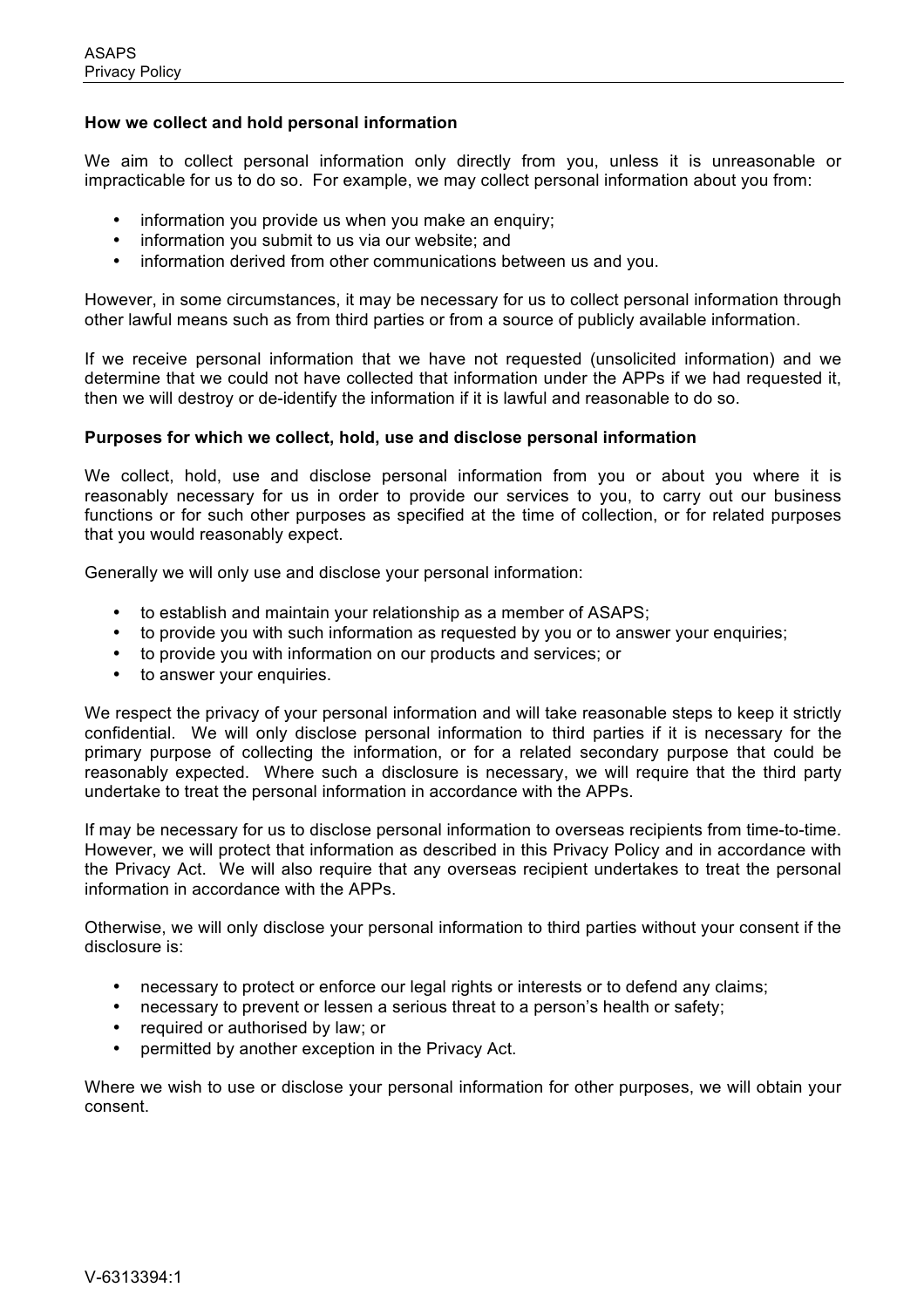## **How we secure and protect your personal information**

We will take reasonable steps to keep secure any personal information which we hold and to keep this information accurate and up to date.

Your personal information is held and stored on paper, by electronic means or both. We have physical, electronic and procedural safeguards in place for personal information and take reasonable steps to ensure that your personal information is protected from misuse, interference, loss and unauthorized access, modification and disclosure. We use industry accepted and compliant technology and security so that we are satisfied that your information is transmitted safely to us through the internet or other electronic means.

- Data held and stored on paper is stored in lockable offices and in secure premises.
- Data held and stored electronically is protected by internal and external firewalls, limited access via file passwords, and files designated read-only or no access.
- Data held and stored "in the cloud" is protected by internal and external firewalls, limited access via file passwords and files designated read-only or no access. We also require our IT contractors and other third parties to implement privacy safeguards.
- Where we disclose personal information to third parties (including contractors and affiliated businesses located locally and overseas), our contractual arrangements with them include specific privacy requirements.

### **Destruction and De-identification**

We will retain your personal information whilst it is required for the purpose for which it was collected, for our business functions, or for any other lawful purpose.

We use secure methods to destroy or to permanently de-identify your personal information when it is no longer needed. For example, paper records are shredded or destroyed securely and electronic records are deleted from all locations, to the best of our ability, or encrypted and/or placed beyond use.

#### **Websites**

While our website may contain links to other websites owned by third parties, those websites are not subject to our privacy standards, policies and procedures. We recommend that you make your own enquires as to the privacy policies of these third parties and we are in no way responsible for the privacy practices of these third parties.

#### **Requests for access and correction**

You have a right to request access to, and correction of, personal information held about you. We have procedures in place for dealing with and responding to requests for access to, and correction of, the personal information held about you.

To request access to or correction of personal information held about you, please send a written request to us. Our contact details can be found below.

Your written request should include:

- if it is a request for access to personal information, details regarding which information is requested to be produced; or
- if it is a request to correct personal information, details of the misrepresented information and the corrections to be made.